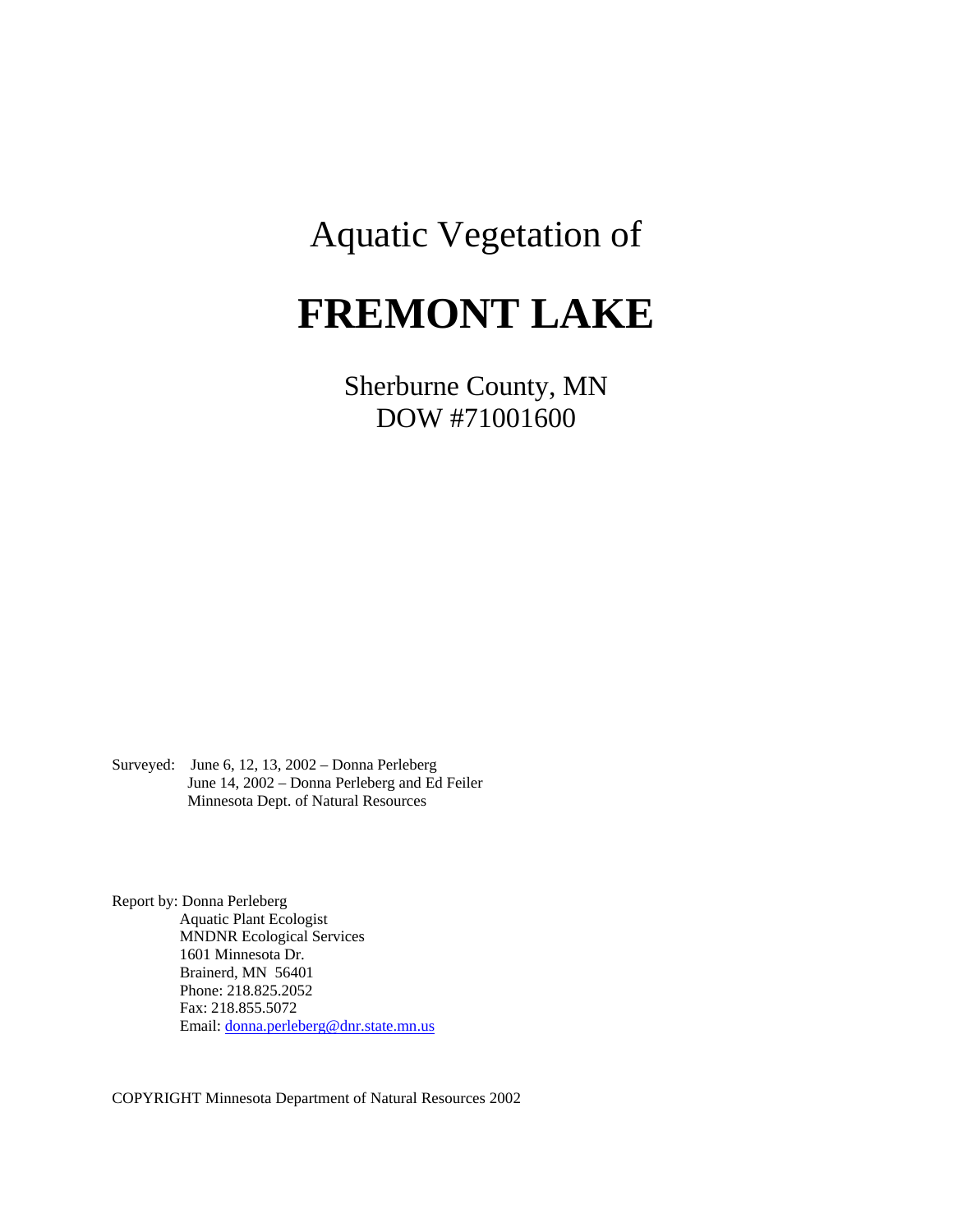### **Introduction**

Fremont Lake is located north of the town of Zimmerman in Sherburn County, central Minnesota. The 11,100 acre watershed is primarily open land with about 50% described as cropland or grassland (Figure 1). Fremont Lake is the largest waterbody in the watershed, covering about 484 acres with a maximum depth of 8 feet (MN DNR 1993). The surrounding shoreline is heavily developed with the exception of the wetlands on the north shore (Figure 1). A public access exists on the southeast shore. Fremont Lake is described as having abundant growth of aquatic vegetation and low water clarity, with a Secchi Disc reading of 3.3 feet (MNDNR 1993).

# **Objectives**

The 2002 vegetation survey of Fremont Lake was part of a larger evaluation by the Minnesota Department of Natural Resources (MNDNR) Ecological Services Division to evaluate different lake vegetation survey methods. Fremont Lake was selected because MNDNR Division of Fisheries is currently working with the lake association to develop a comprehensive lake management plan. Survey objectives included:

- 1) Estimate the maximum depth of rooted vegetation
- 2) Estimate the percent of the littoral zone occupied by rooted vegetation
- 3) Record the aquatic plant species that occur in the lake
- 4) Collect quantitative estimates of species abundance
- 5) Develop distribution maps for the common species

Data from the 2002 survey can be used to monitor annual changes in the native and exotic plant species composition.

### **Methods**

A Point-Intercept vegetation survey of Fremont Lake was conducted on June 6, 12, 13, and 14, 2001 following the methodology described by Madsen (1999). Sample points were established using a 100 meter by 100 meter grid. This resulted in a total of 194 sample points throughout the lake (Figure 2).

A Trimble GeoExplorer 3 GPS unit was used to navigate the boat to each sample point. One side of the boat was designated as the sampling area. At each site, water depth was recorded using a measured stick. The surveyor recorded any plant taxa within a one meter squared sample site at the pre-designated side of the boat. A double-headed, weighted garden rake, attached to a rope was used to survey vegetation not visible from the surface. When possible, taxa were recorded to the species level. Nomenclature followed Crow and Hellquist (2000). Voucher specimens were collected for selected taxa.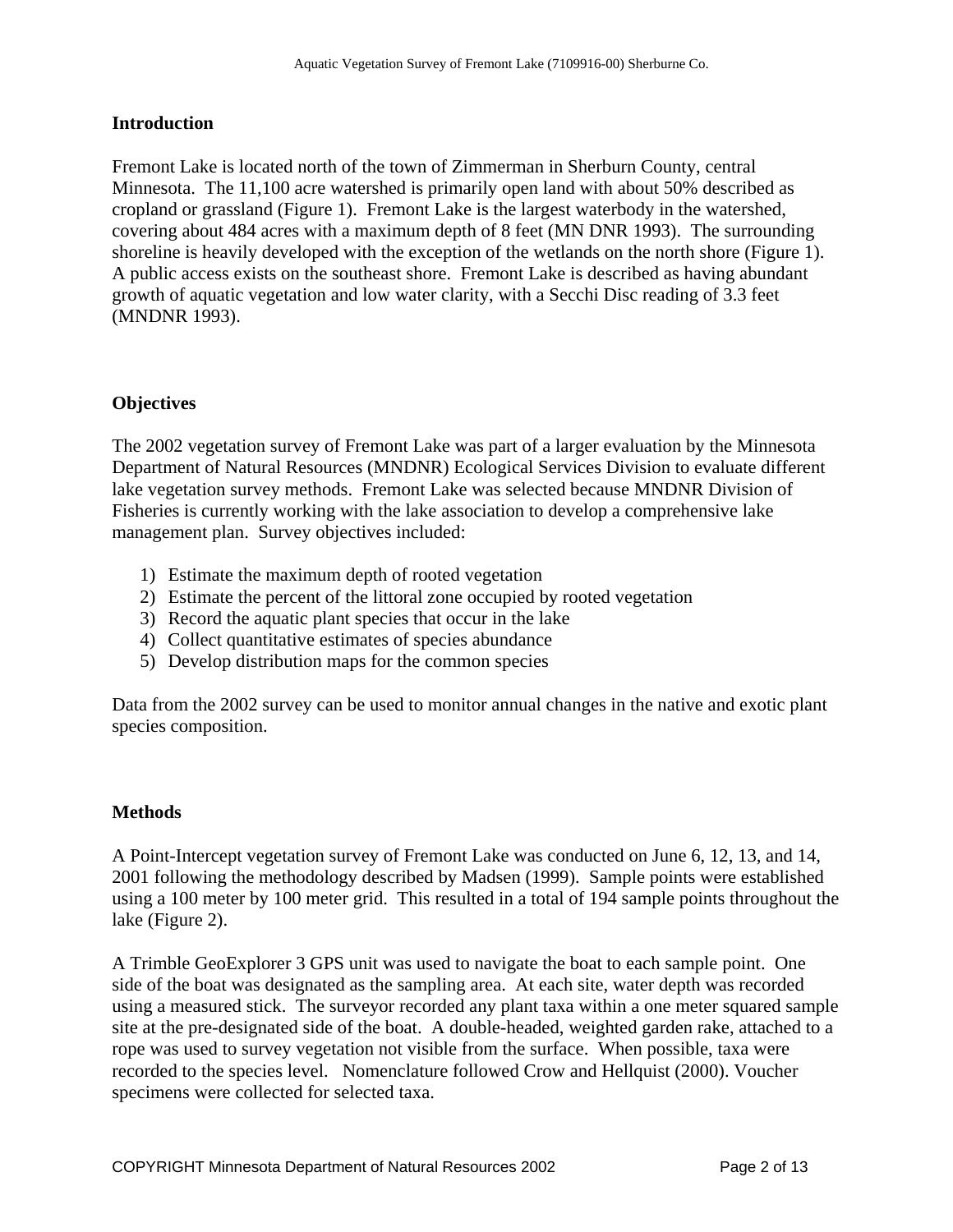Data were entered into an Excel database spreadsheet and frequency of occurrence was calculated for each species as the number of sites in which a species occurred divided by the total number of sample sites. Sampling points were grouped by water depth and separated into two depth zones for analysis: shore to six feet (102 points), and six to eight feet (92 points).

### **Results**

Rooted vegetation was found to a maximum depth of eight feet and plants were found in 99% of the sample points. Eighteen native plant species were recorded including ten submerged species, two floating-leaved species and six emergent species (Table 1). The submerged exotic, curlyleaf pondweed (Potamogeton crispus) and the emergent exotic, reed canary grass (Phalaris arundinaceae) were also found.

Submerged vegetation occurred throughout the entire basin. Species richness, or the number of taxa, averaged 2.4 species per site and was greater in sites on the eastern and northern ends of the basin (Figure 3).

Curly leaf pondweed and Canada waterweed (Elodea Canadensis) dominated the submerged plant community, occurring in 87 and 82 percent of the sample points, respectively (Table 1). Whitestem pondweed (Potamogeton praelongus) (18% frequency), coontail (Ceratophyllum demersum) (13%), largeleaf pondweed (Potamogeton amplifolius) (11%) and flatstem pondweed (Potamogeton zosteriformis) (10%) were the next most common species (Table 1). All other species were found in less than 10 percent of the sample points (Table 1).

Most species were not restricted by water depth and had similar frequencies in both the shore to six foot zone and the six foot to eight foot zone (Figure 4). Curly leaf pondweed, Canada waterweed, coontail and flatstem reached their maximum abundance in water depths greater than six feet (Figure 4). Most other taxa reached maximum abundance in depths less than six feet.

Distribution maps for the most common taxa shown in Figures 5-8. Curly leaf pondweed (Figure 5) and Canada waterweed (Figure 6) were found throughout the lake. Pondweeds (includes whitestem, largeleaf, flatstem and Illinois) were primarily found in the north half of the lake (Figure 7) and coontail appeared restricted to the eastern part of the lake (Figure 8). Data have been entered into Arcview GIS program and individual species, or groups of species, may be mapped as needed.

Emergent and floating-leaved plant beds were not common in Fremont Lake. A bulrush (Scirpus sp.) stand occurred at the north end of the lake and a mixed stand of bulrush, spikerush (Eleocharis sp.) and sedges (Carex sp.) occurred at the southwest shore (Figure 9). White waterlily (Nymphaea odorata) and yellow waterlily (Nuphar variegata) occurred at several locations around the lake but did not form large stands (Figure 9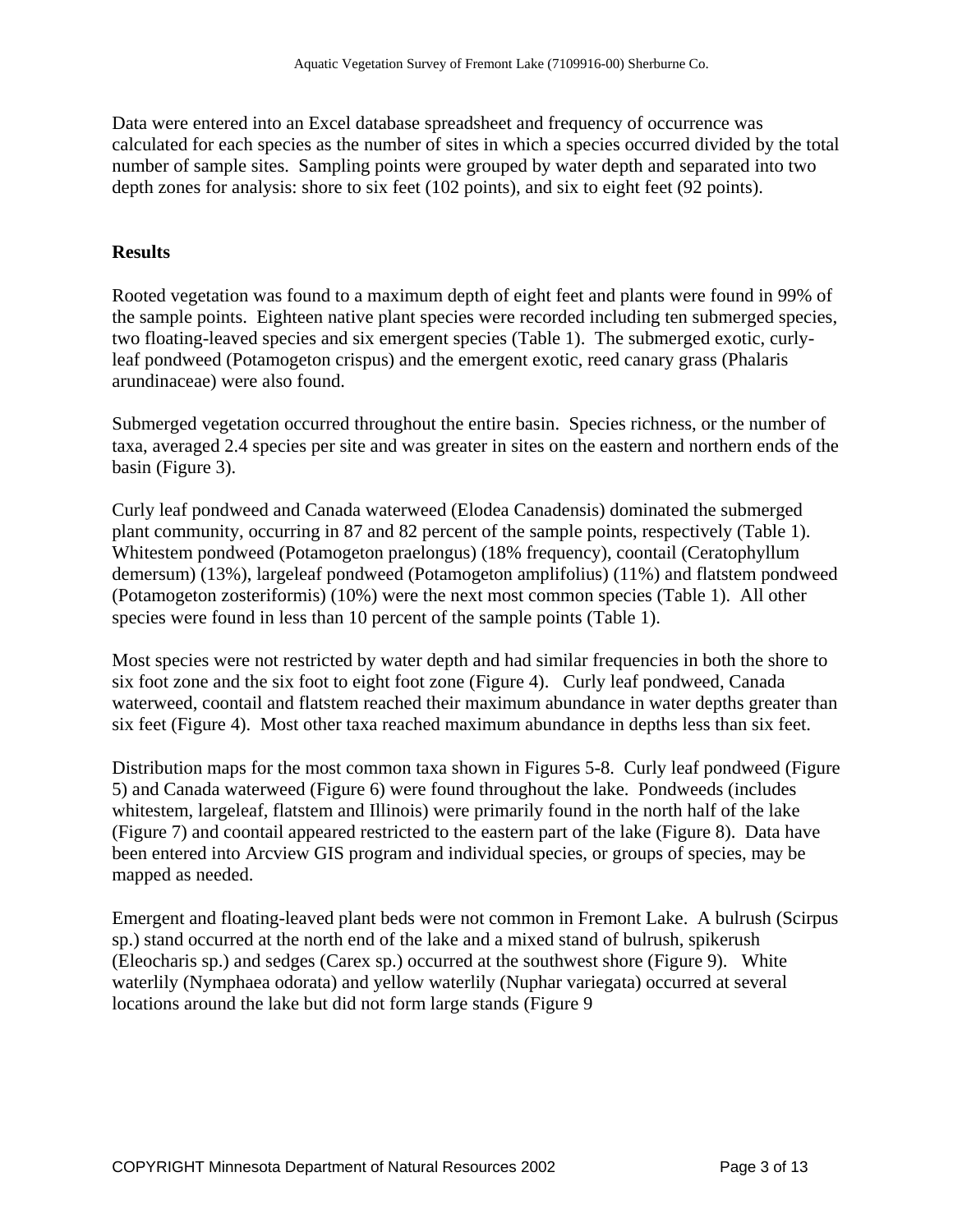### **Discussion**

Fremont Lake is a shallow lake where water clarity is sufficient to allow vegetation growth to the maximum depth. Most submerged aquatic plant species can grow in water depths of six to eight feet and depending on water clarity, many species can also grow to the water surface in these depths. Species such as curly-leaf pondweed and Canada waterweed have a broad tolerance to turbidity and often form dense mats in these depths.

Because curly leaf pondweed reaches its peak growth early in the summer and can tolerate more turbid conditions than many native species, it often dominates shallow lakes where it has invaded. In many Minnesota lakes where curly leaf dominates, few native species occur. However, Fremont Lake has a rather diverse native aquatic plant community, considering the large population of curly leaf. In particular, there are several beds of white-stem pondweed and large-leaf pondweed that are not typically found in curly-leaf dominated lakes. The abundant population of Canada waterweed may help maintain sufficient water clarity in Fremont Lake and may limit early summer algal blooms that compete with native vegetation.

Previous vegetation surveys of Fremont Lake were conducted in August, 1947 (MNDNR 1947), June 1957 (MNDNR 1957), and August 1993 (MNDNR 1993). Survey methods varied and results cannot be directly compared, particularly since much of the data collected during earlier survey are descriptive in nature. Species richness is similar in all surveys and many of the common species were found in all survey years. All surveys noted that emergent vegetation is sparse in Fremont Lake. Some differences in survey results may be due to the months in which surveys were conducted. Curly leaf pondweed was not recorded in 1947 and 1993 surveys and if it was present in those years it may have died back by the time of the August surveys. Bushy pondweed (Najas flexilis), which reaches it's peak growth in mid July to mid August was not recorded during the spring 1947 or spring 2002 surveys but was likely present later in the summer of those years. Other differences may indicate actual changes in the plant population. In 1947, surveyors noted that submerged vegetation covered the entire north end of the lake, whereas by 2002 vegetation was dense throughout the entire lake.

### **Recommendations**

#### **Develop realistic expectations**

Fremont Lake residents and recreational lake users should realize that vegetation is naturally abundant in shallow lakes that are not dominated by algae. Efforts to control aquatic vegetation should be targeted at creating boat channels and swimming areas, rather than large-scale attempts to reduce the lakewide abundance of vegetation.

### **Maintain the existing native plant communities.**

The existing native plant communities of Fremont Lake should be maintained and protected. In the absence of native vegetation stands, curly leaf pondweed populations can dominate the nutrient cycle of a lake. On curly-leaf pondweed dominated lakes with limited native plants, the natural mid-summer decline of curly leaf often results in a nutrient increase and subsequent algal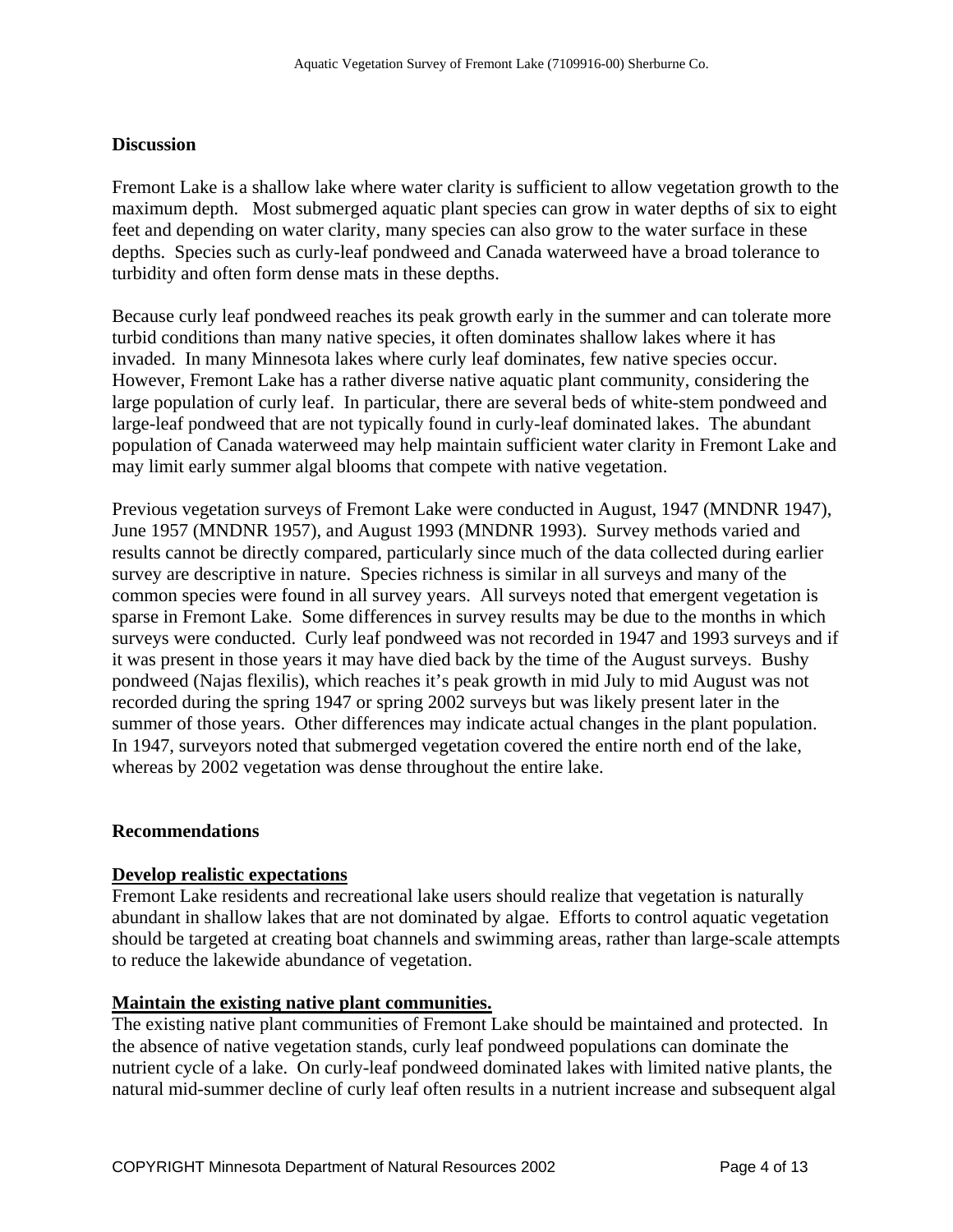bloom. This cycle may be diminished on Fremont Lake because of the abundant population of Canada waterweed and other natives.

Despite the high abundance of curly leaf, the existing native species are present in sufficient amounts to provide a diversity of habitats. Particularly valuable are the native pondweed beds, the muskgrass beds and the bulrush stand at the northern end of the lake.

- □ Most Aquatic Plant Management activities require a permit with MNDNR Fisheries. MNDNR staff can provide information on the most appropriate plant control techniques to alleviate nuisance conditions while minimizing the impact to native plant communities.
- Exercise slow-no-wake motorized boat use near shore and avoid motorized boat use in waterlily and bulrush beds.

#### **Improve / restore shoreline buffer zones**

Much of Fremont Lake is developed and shorelines have been converted to lawn and/or riprapped. There are simple, yet effective steps that each lake resident can take to help increase the emergent shoreline buffer zone. Residential shorelines can include native vegetation areas while still allowing for recreational lake use. In the long-term, residents will find they spend less time managing their lawn and have more time to enjoy the lake. More information can be found in the book "Lakescaping for Wildlife" (Henderson et al. 1999) and in the companion CD-ROM "Restore Your Shore" (MNDNR 2001). Consult MNDNR Fisheries for more information about restoration projects.

- Encourage lake residents to restore a percentage of their shorelines to "natural conditions." Many shoreline areas of Fremont Lake lack vegetation buffer zones and would benefit from vegetation re-establishment.
- Refrain from mowing a one or two foot strip next to the lake. Often, native plants will reestablish in areas that are left un-mowed and will provide an excellent buffer strip to trap nutrients.
- Consult the MNDNR before planting anything below the ordinary high water mark. A MNDNR permit is required for planting aquatic vegetation along the lakeshore to help prevent the unwanted introduction of exotic species and to maintain existing quality native plant communities.

#### **Monitor the lake**

By learning more about the native plants in Fremont Lake, lake users can become more aware of the changes that occur in the plant community.

 Annually measure the maximum rooting depth at which plants grow in Fremont Lake. Along with standard Secchi disc readings, lake volunteers can measure the maximum rooting depth in mid to late summer each year. Dramatic changes in the maximum rooting depth can predict other changes that may be occurring in the lake water quality. Maximum rooting depth can be measured using a long-handled rake.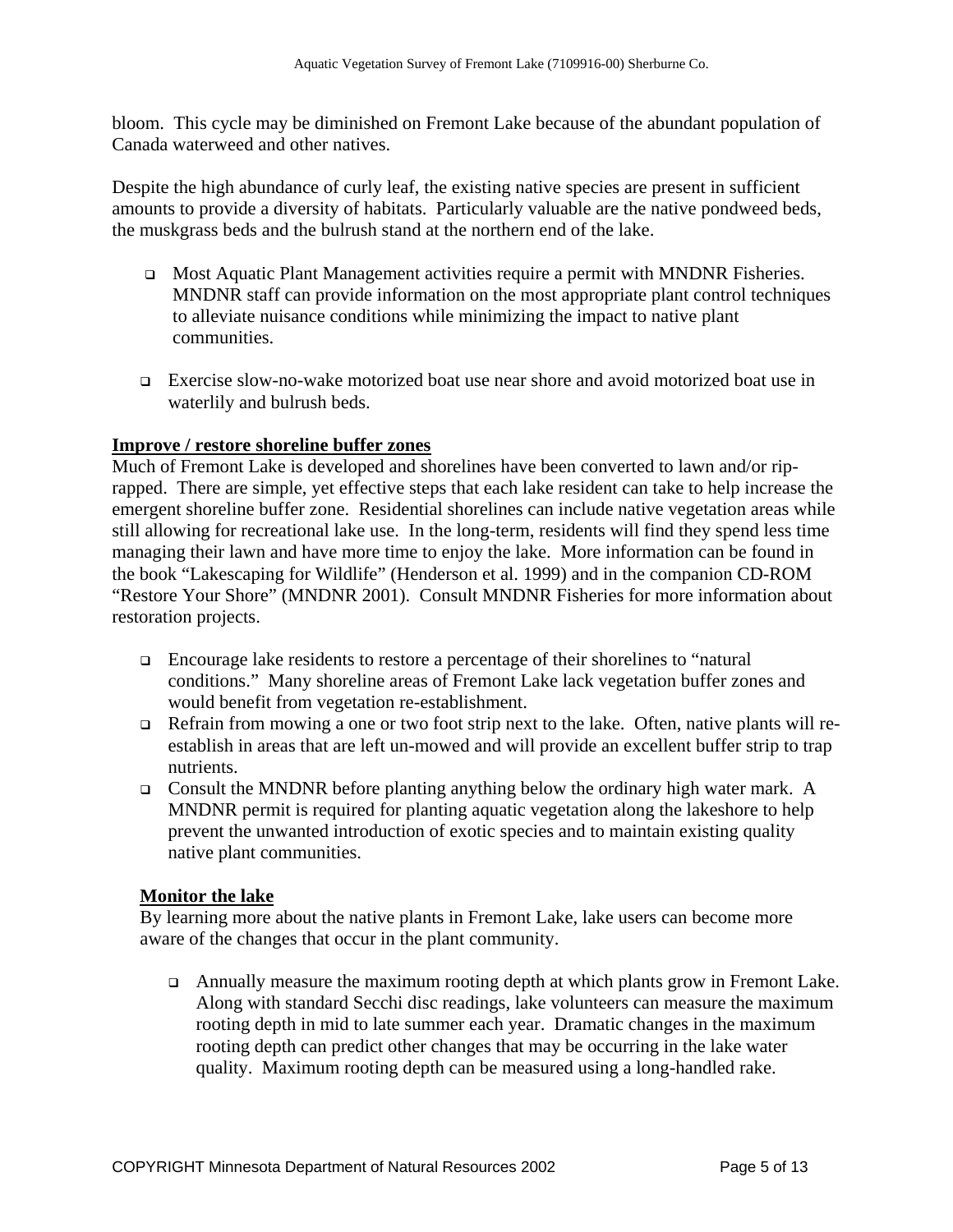Monitor for other non-native plants such as Eurasian watermilfoil and purple loosestrife. The MNDNR has information on how to identify common native plants as well as common exotics. Many lake associations have developed monitoring programs where each resident is responsible for monitoring the areas immediately in front of their home. Such activities can be combined with shoreline clean-up programs or similar group activities.

# **Literature Cited**

- Crow, G.E. and C.B. Hellquist. 2000. Aquatic and wetland plants of Northeastern North America. 2 volumes. The University of Wisconsin Press.
- Henderson, C., C. Dindorf, and F. Rozulmalski. 1999. Lakescaping for Wildlife and Water Quality. Minnesota Dept. of Natural Resources. Nongame Wildlife Program. St. Paul, MN. 176 pps. Copies may be purchased at Minnesota's Bookstore (St. Paul). Phone 651.297.3000 or online at [http://www.minnesotasbookstore.com](http://www.minnesotasbookstore.com/)
- Madsen, J. D. (1999). "Point intercept and line intercept methods for aquatic plant management." *APCRP Technical Notes Collection* (TN APCRP-M1-02). U.S. Army Engineer Research and Development Center, Vicksburg, MS. [www.wes.army.mil/el/aqua](http://www.wes.army.mil/el/aqua)
- MNDNR. 2002. Restore Your Shore. CD Rom. Minnesota Department of Natural Resources. Copies may be purchased at Minnesota's Bookstore (St. Paul). Phone 651.297.3000 or online at [http://www.minnesotasbookstore.com](http://www.minnesotasbookstore.com/)
- MN DNR. 1993. Fisheries Lake Survey Report for Fremont Lake, Sherburne County. Minnesota Department of Natural Resources. Division of Fisheries. Montrose Area Office.
- MN DNR. 1957. Fisheries Lake Survey files for Fremont Lake, Sherburne County. Minnesota Department of Natural Resources. Division of Fisheries. Montrose Area Office.
- MN DNR. 1947. Fisheries Lake Survey files for Fremont Lake, Sherburne County. Minnesota Department of Natural Resources. Division of Fisheries. Montrose Area Office.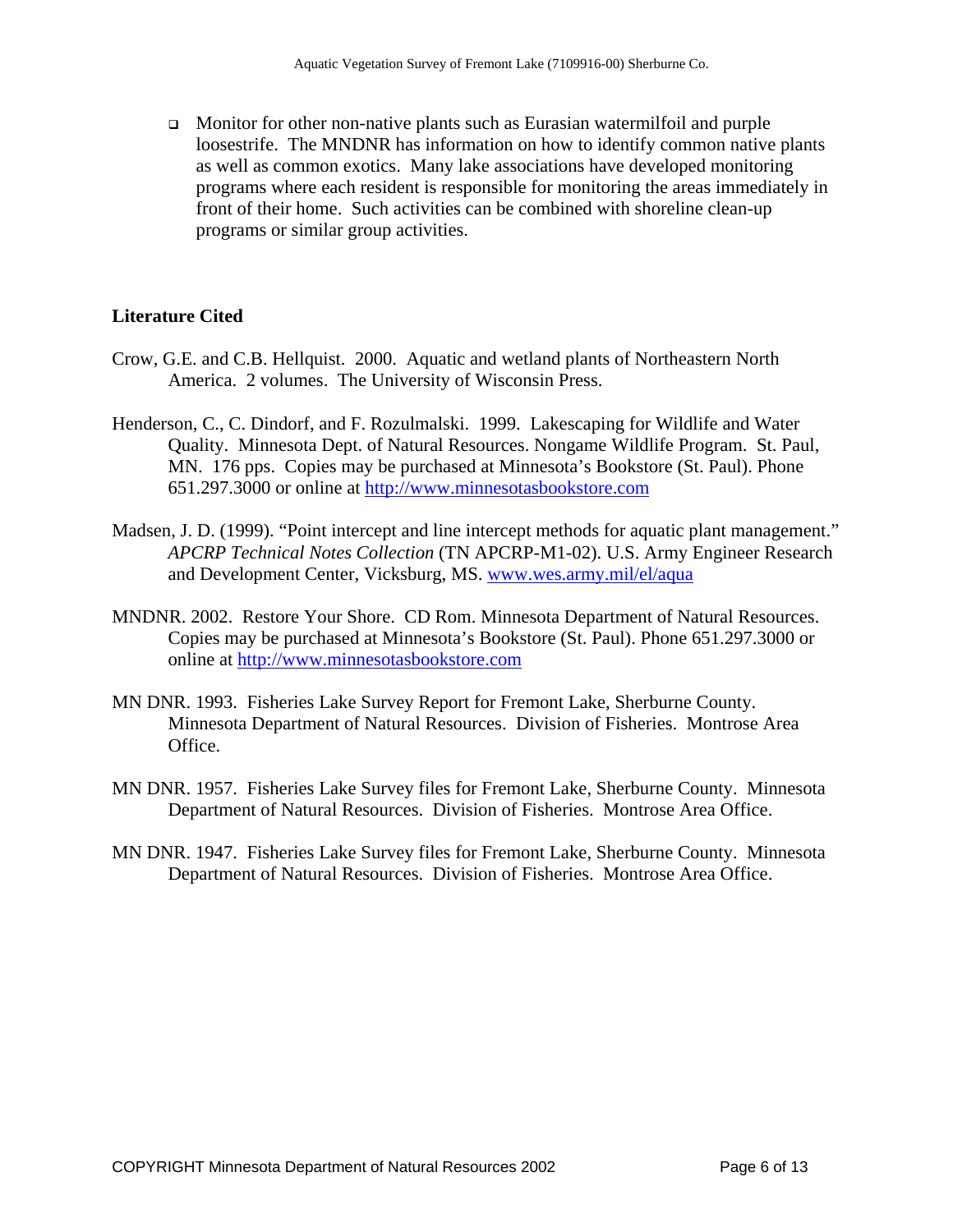Table 1. Aquatic plant taxa recorded in Fremont Lake (Sherburne Co) 1947-2002 (cf. denotes tentative identification that requires verification from voucher specimens) A=abundant, C=common, O=occasional,  $R = rare$ ,  $P = present$ 

|           |            | Common name             | Scientific name           | Aug            | June           | Aug                   |                | June 6,12-14, 2002 |
|-----------|------------|-------------------------|---------------------------|----------------|----------------|-----------------------|----------------|--------------------|
|           | exotic     |                         |                           | 14             | 21             | 4,5                   | <b>FREQ</b>    | Depth              |
|           |            |                         |                           | 1947           | 1957           | 1993                  |                | range (ft)         |
| Submerged | $\sqrt{}$  | Curly leaf pondweed     | Potamogeton crispus       |                | A              |                       | 87             | $2 - 8$            |
|           |            | Canada waterweed        | Elodea canadensis         |                | $\overline{C}$ | $\mathbf R$           | 82             | $2 - 8$            |
|           |            | Whitestem pondweed      | Potamogeton praelongus    |                |                |                       | 18             | $3 - 8$            |
|           |            | Coontail                | Ceratophyllum demersum    | $\mathcal{C}$  |                | ${\bf R}$             | 13             | $2 - 8$            |
|           |            | Large-leaf pondweed     | Potamogeton amplifolius   | A              | $\mathbf O$    |                       | 11             | $3 - 8$            |
|           |            | Flatstem pondweed       | Potamogeton zosteriformis | A              | $\mathcal{C}$  | $\mathbf R$           | 10             | $4 - 8$            |
|           |            | Muskgrass               | Chara sp.                 | $\overline{C}$ | $\overline{C}$ | $\overline{C}$        | 9              | $3 - 8$            |
|           |            | Water stargrass         | Zosterella dubia          | $\overline{C}$ |                | $\overline{R}$        | $\overline{6}$ | $3 - 8$            |
|           |            | Northern watermilfoil   | Myriophyllum sibiricum    | $\mathbf{A}$   |                |                       | $\overline{4}$ | $3 - 8$            |
|           |            | Sago pondweed           | Stuckenia pectinata       | $\overline{0}$ | $\overline{C}$ | $\overline{R}$        | $\overline{3}$ | $1 - 7$            |
|           |            | Illinois pondweed       | Potamogeton illinoensis   |                |                |                       | $\mathbf{1}$   | $3 - 4$            |
|           |            | Variable pondweed       | Potamogeton gramineus     |                | $\overline{C}$ |                       |                |                    |
|           |            | Clasping-leaf pondweed  | Potamogeton richardsonii  |                |                | ${\bf R}$             |                |                    |
|           |            | Narrow leaf pondweed    | Potamogeton sp.           | A              |                | $\overline{R}$        |                |                    |
|           |            | <b>Bushy</b> pondweed   | Najas flexilis            | $\overline{C}$ |                | $\overline{\text{R}}$ |                |                    |
|           |            | Bladderwort             | Utricularia vulgaris      |                |                | $\mathbf R$           |                |                    |
|           |            | Water moss              |                           | $\mathbf{A}$   |                |                       |                |                    |
|           |            |                         |                           |                |                |                       |                |                    |
| Floating  |            | Lesse duckweed          | Lemna minor               |                |                | ${\bf R}$             |                |                    |
|           |            | White waterlily         | Nymphaea odorata          |                | $\mathbf P$    | $\mathbf R$           | 1              | 3                  |
|           |            | Yellow waterlily        | Nuphar variegata          | $\mathbf O$    | $\overline{P}$ | $\overline{R}$        | $\overline{O}$ |                    |
|           |            | Floating-leaf pondweed  | Potamogeton natans        |                |                | $\overline{R}$        |                |                    |
|           |            | Floating leaf smartweed | Polygonum amphibium       | $\Omega$       |                | $\overline{R}$        |                |                    |
|           |            |                         |                           |                |                |                       |                |                    |
| Emergent  |            | sedge                   | Carex sp.                 |                |                | $\mathbf R$           | O              |                    |
|           |            | Needlegrass             | Eleocharis acicularis     |                |                |                       | $\mathbf O$    |                    |
|           |            | Spikerush               | Eleocharis sp.            |                |                |                       | $\mathbf{O}$   |                    |
|           | $\sqrt{ }$ | Reed canary grass       | Phalaris arundinaceae     |                |                | $\mathbf R$           | $\overline{O}$ |                    |
|           |            | Arrowhead               | Sagittaria sp.            |                |                | $\mathbf R$           |                |                    |
|           |            | Three square bulrush    | Scirpus cf. pungens       |                |                |                       | $\mathbf{O}$   |                    |
|           |            | Hardstem Bulrush        | Scirpus cf. acutus        | $\mathbf{O}$   | $\overline{P}$ | $\mathbf R$           | $\overline{2}$ | $\overline{2}$     |
|           |            | Woolgrass               | Scirpus cyperinus         |                |                | $\mathbf R$           |                |                    |
|           |            | Soft-stem bulrush       | Scirpus validus           |                | $\mathcal{C}$  | $\overline{R}$        |                |                    |
|           |            | Broad-leaf cattail      | Typha latifolia           |                | $\overline{C}$ |                       |                |                    |
|           |            | Narrow-leaf cattail     | Typha angustifolia        |                |                | $\, {\bf R}$          | $\mathbf O$    |                    |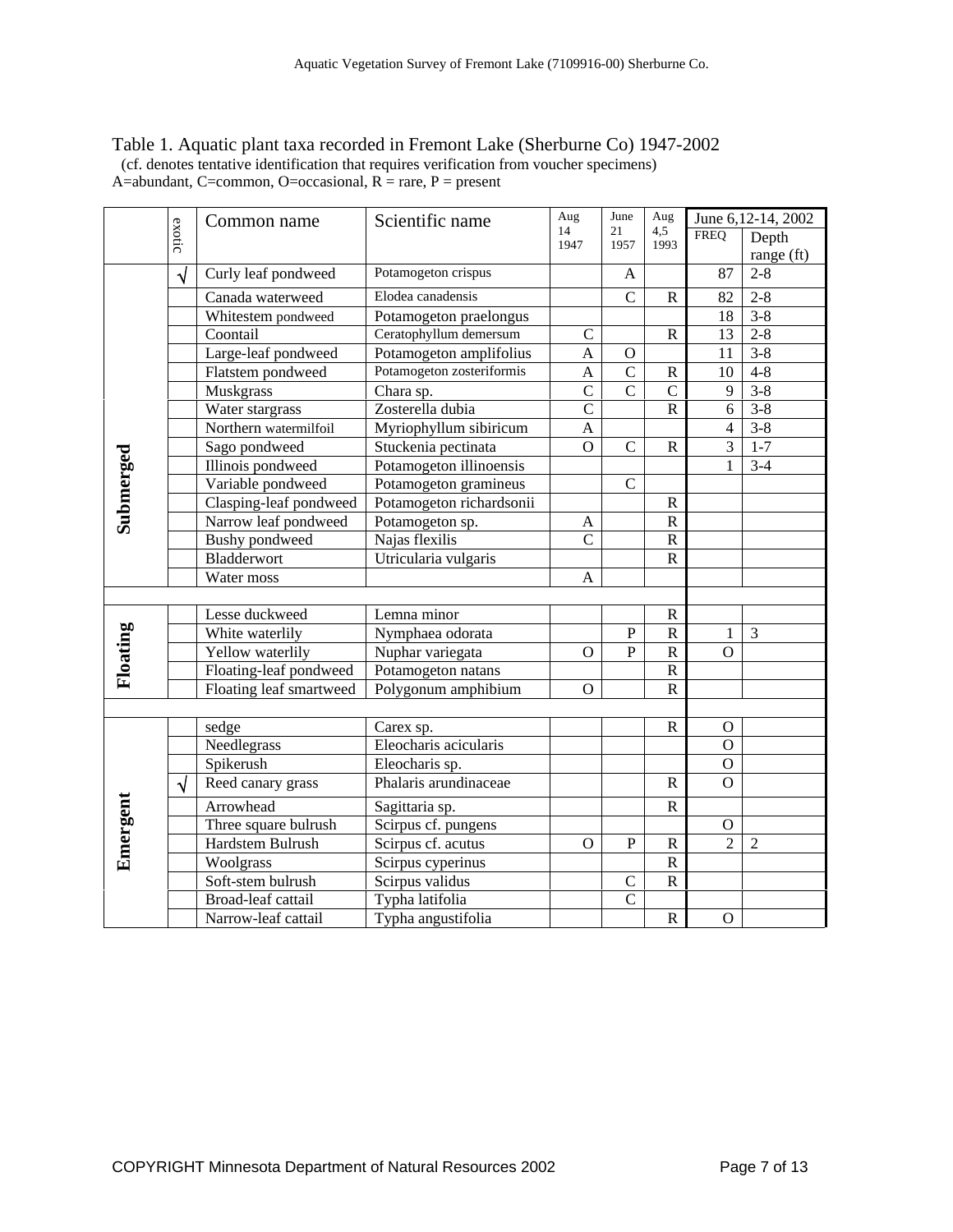

Figure 1. Land Use within the Mississippi River - St. Cloud Watershed

information derived from USGS Upper Midwest Gap Analysis Program. Early 1990's Landsat satellite imagery.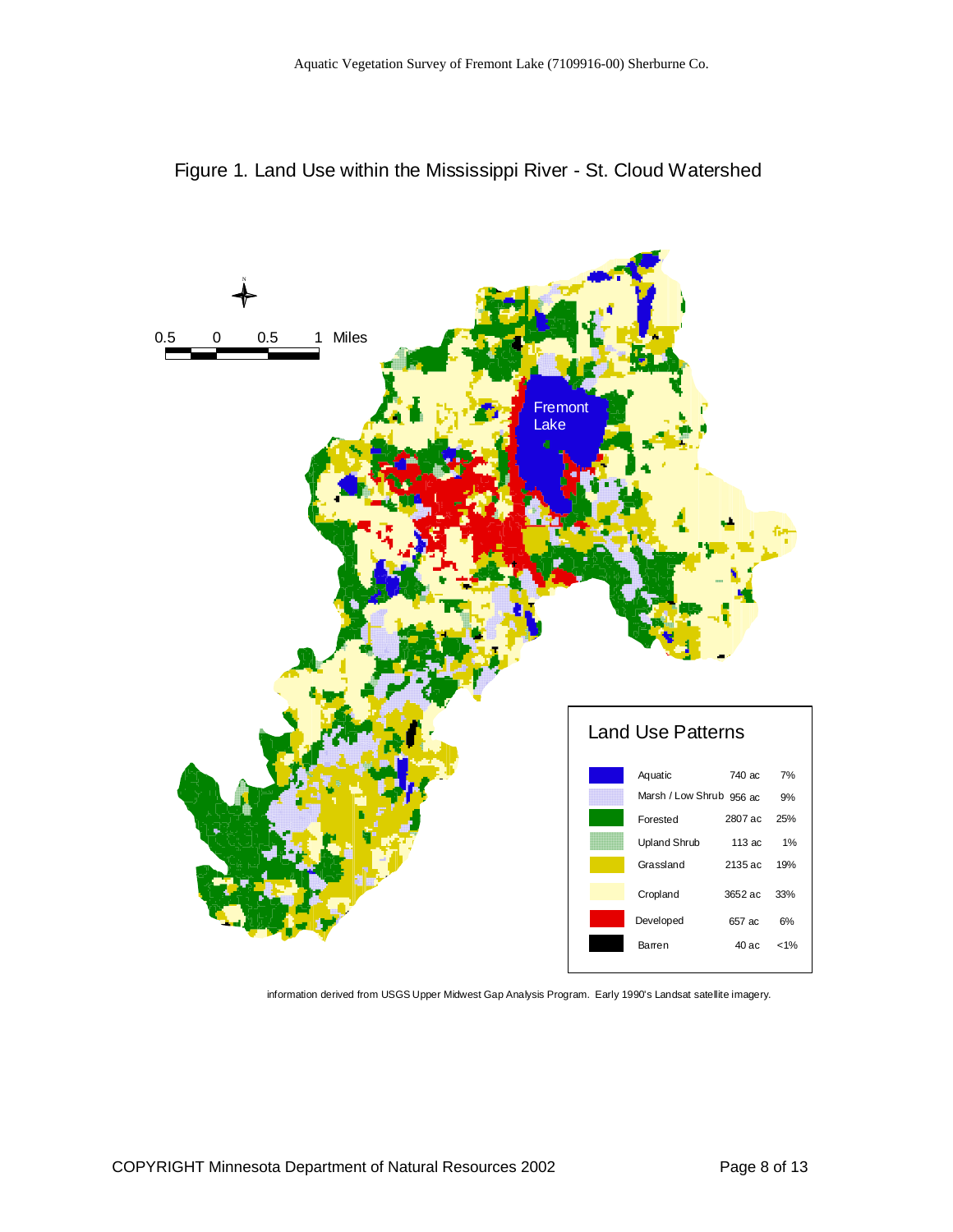



454200 454300 454400 454500 454600 454700 454800 454900 455000 455100 455200 455300 455400 455500 455600 455700 455800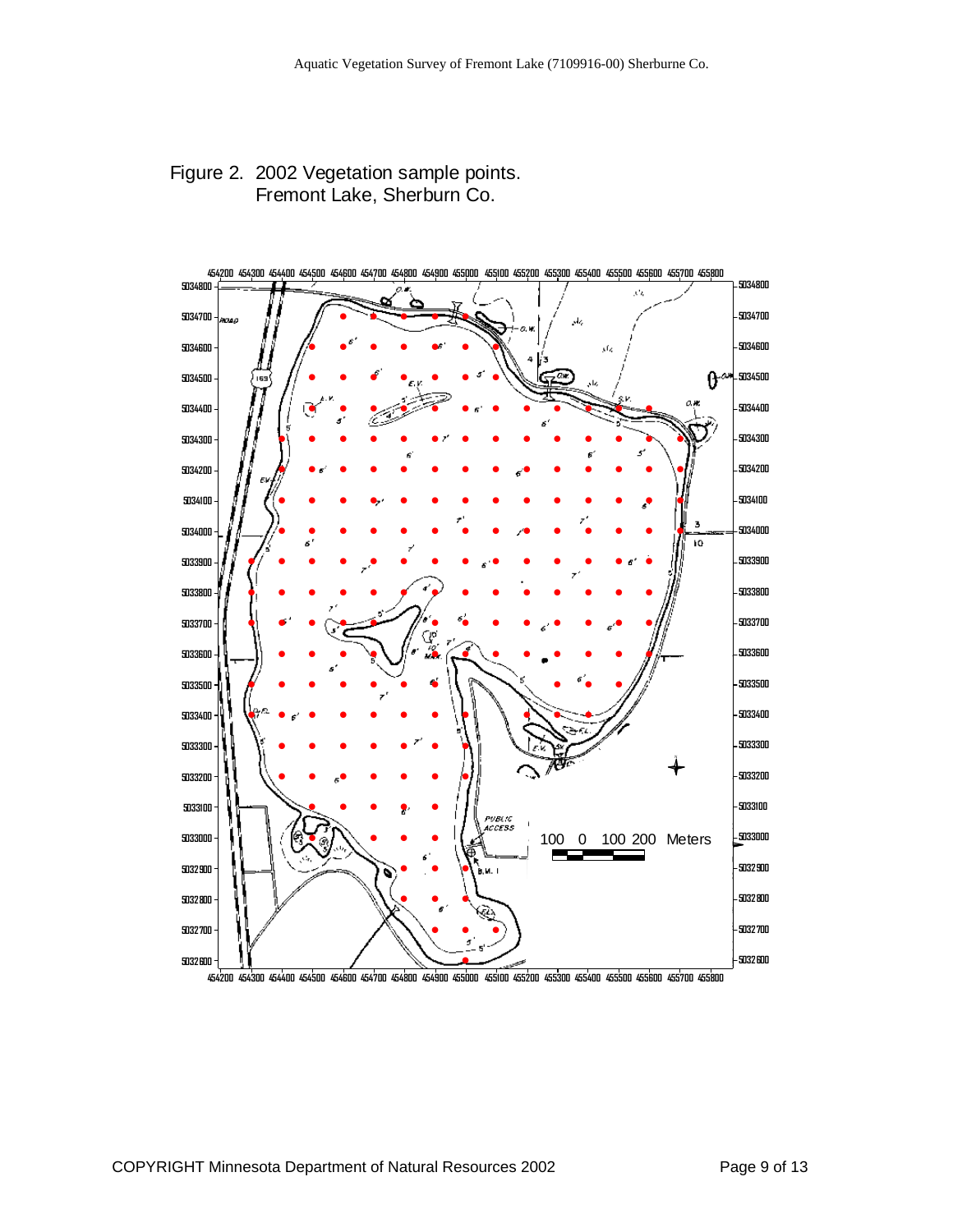

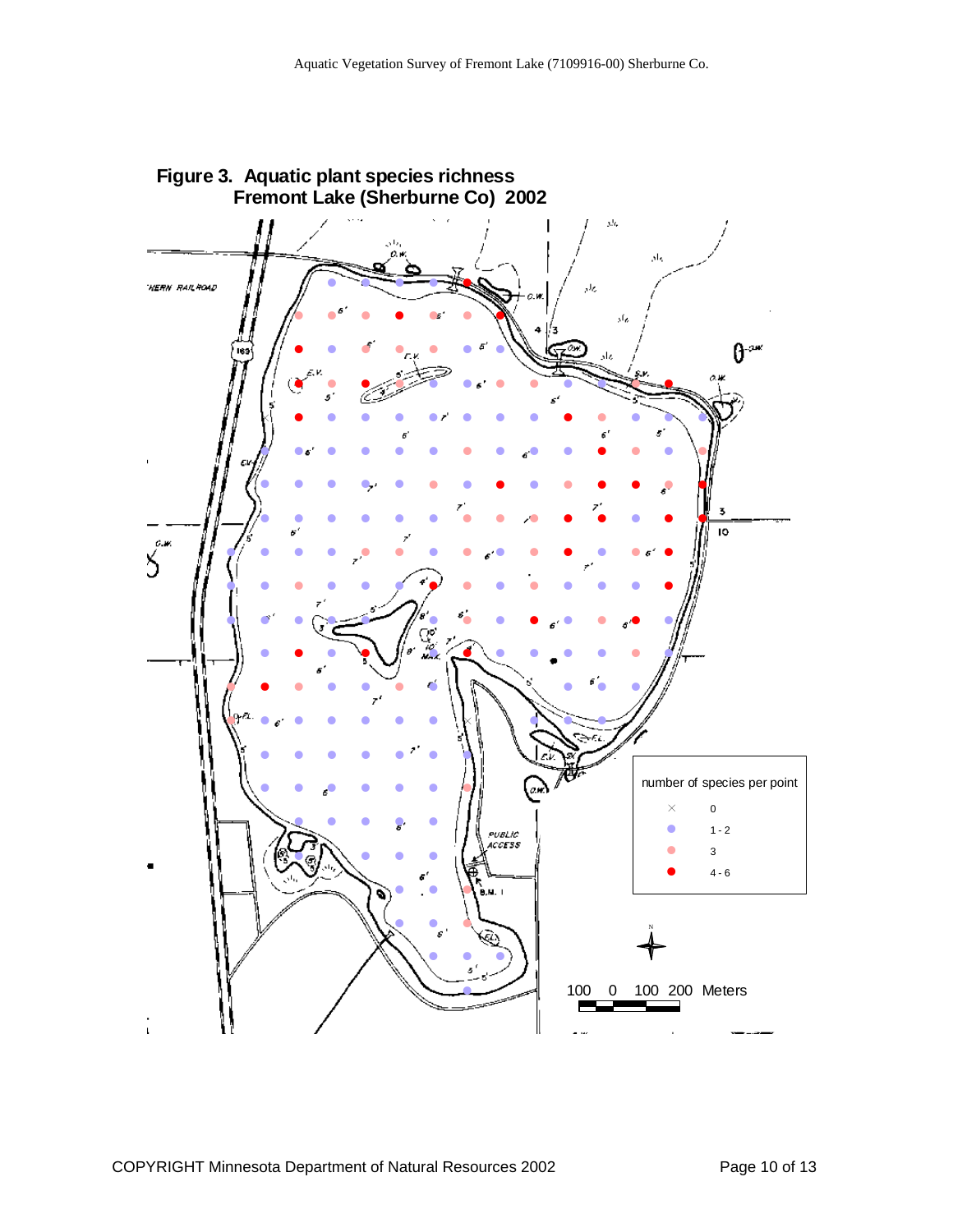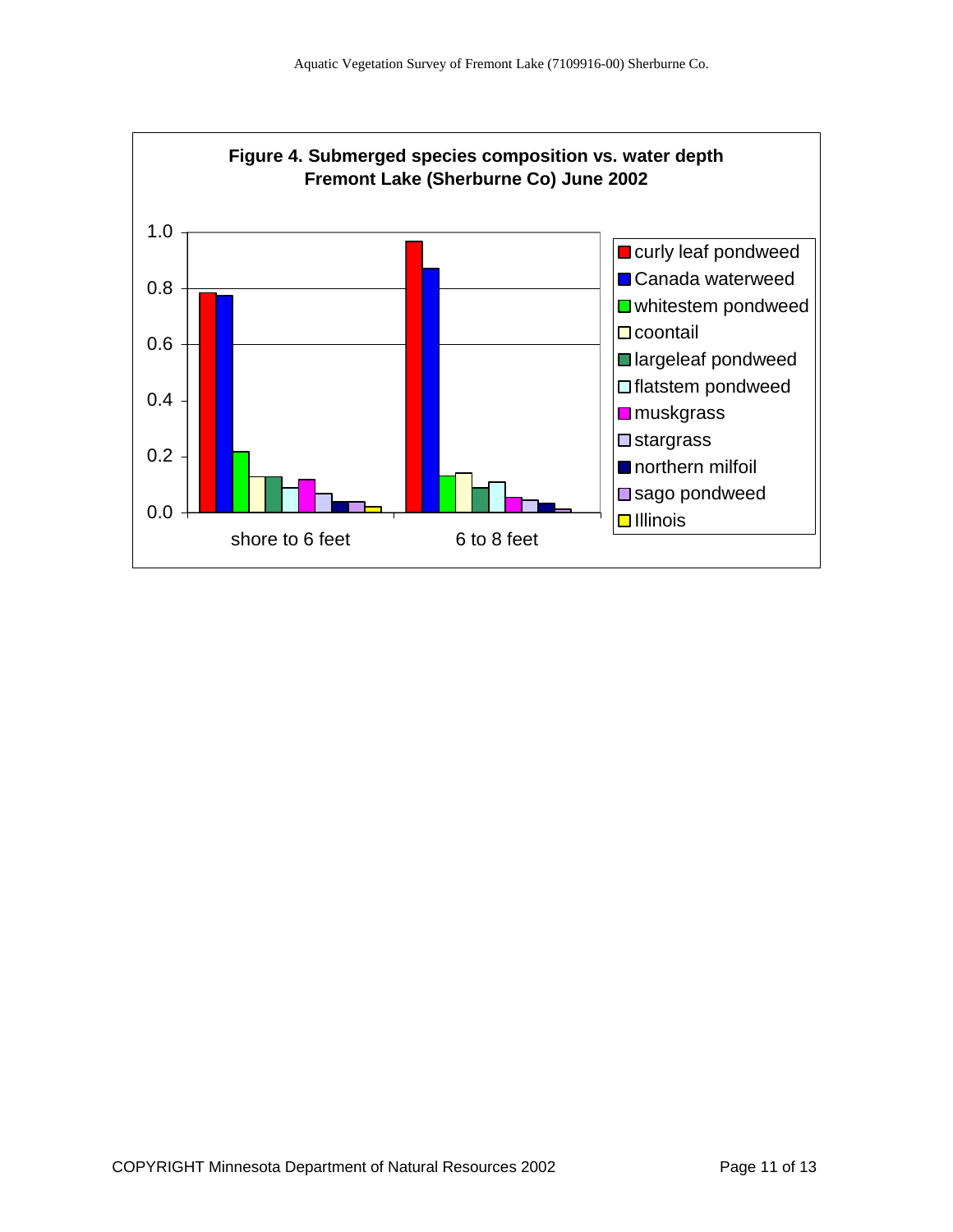

Figure 5. Distribution of Curly leaf pondweed in Fremont Lake, 2002

Figure 6. Distribution of Candad waterweed in Fremont Lake, 2002



D. Perleberg. MNDNR Ecol. Services

COPYRIGHT Minnesota Department of Natural Resources 2002 Page 12 of 13

D. Perleberg. MNDNR Ecol. Services